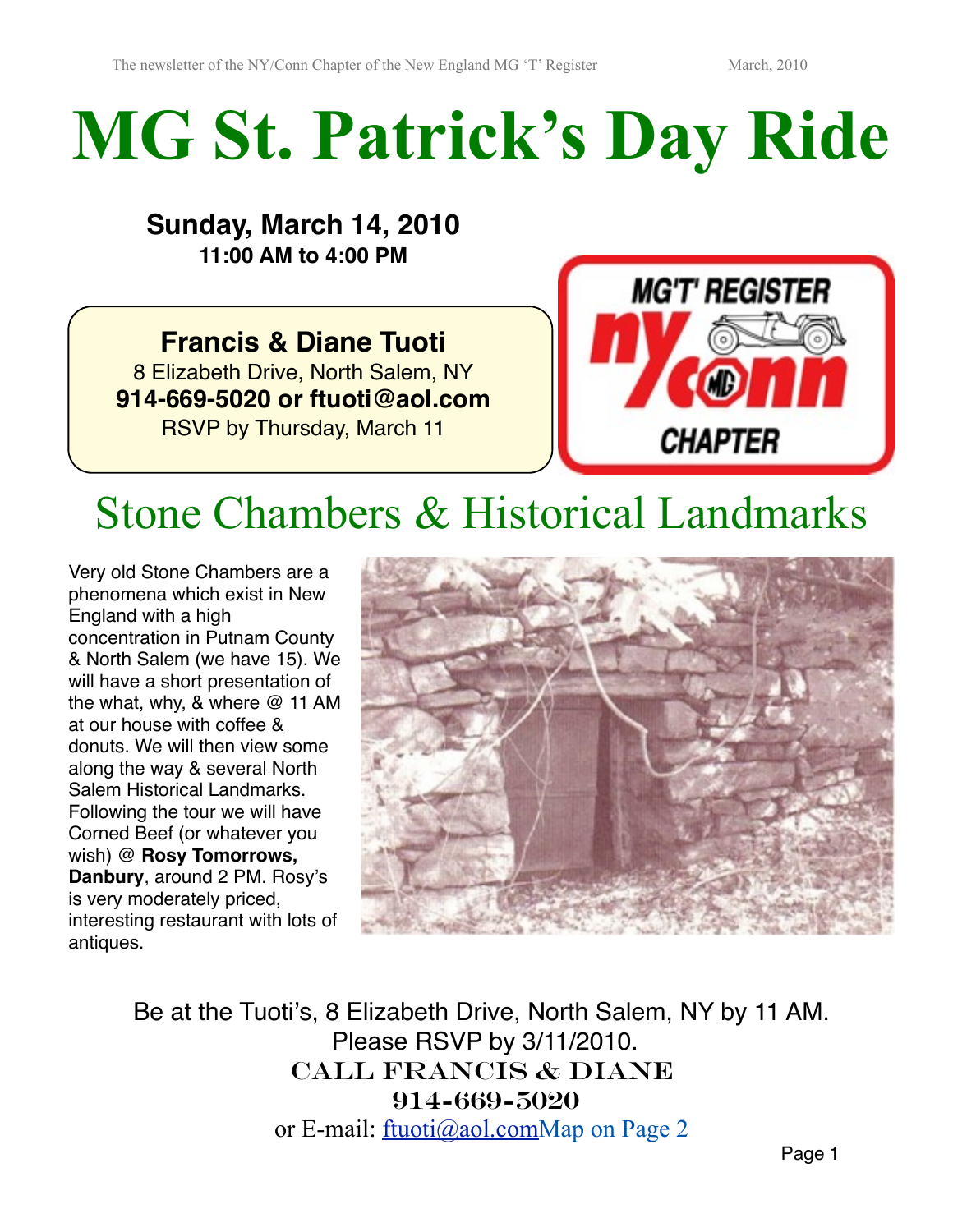

### **Map to Tuoti's, 8 Elizabeth Dr., North Salem, NY**

## **NY/Conn Calendar 2010 on the World Wide Web**

Check it out at [www.NYConn.org](http://www.NYConn.org)

All our NY/Conn events as well as a whole bunch of other stuff is listed in the calendar section at [www.nyconn.org.](http://www.nyconn.org) Check it out and then call up Ed Flax and tell him what a wonderful job he does in maintaining our terrific website.

**April** - No NY/Conn events planned - Volunteers?

GOF South Mk XLIV, Jekyll Island, GA

**May -** No NY/Conn events planned -Volunteers?

**May 5-9** - GOF 87, Holiday Inn, Oneonta, NY

**June 12** - Thumbs-Up Tour, Friedler's

**July 7** - Progressive Dinner - DiRenno's & Trombetta's

**August 14** - Fun-In-The-Sun, Robinson's & Beck

**September 11** - Fred Kirk Memorial Bocce Tournament - Southworth's

**22-26** - GOF 88, Hilton Hotel, Mystic, CT

**October 17** - Culture In The Country - Johnson

**November 6** - Guy Fawkes Frost Bite Tour, Robinson's

**December 5** - NY/Conn Holiday Party, Host - Judy Johnson

**2011 - June 12 - 18** - MG International, Reno, Nevada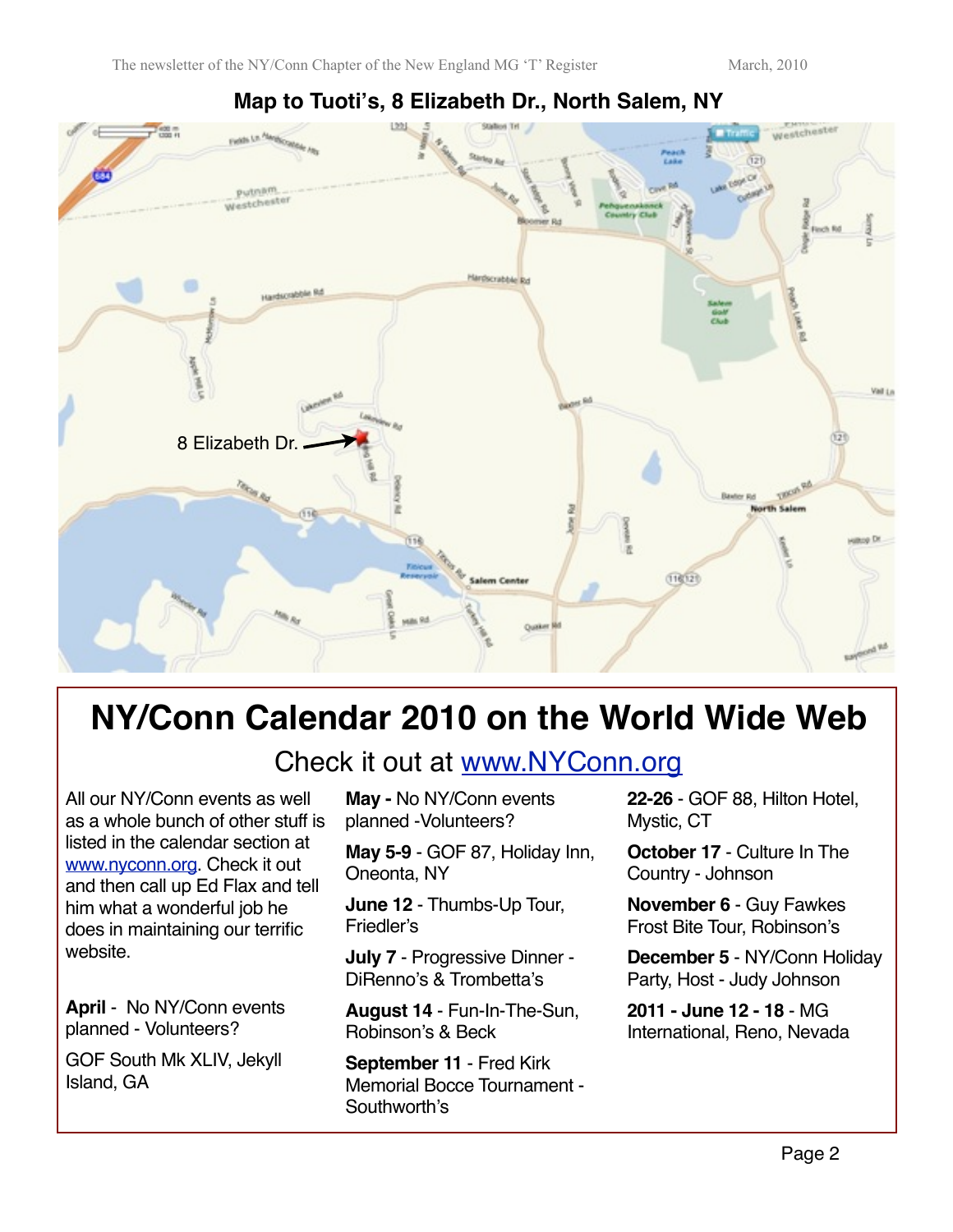## Driving Instructions for Participating in Tours and Road Rallies

by Andrea & Len Fanelli

*(Tuoti*'*s cruise will be the perfect opportunity to try out our new rally rules as we head into the driving season. Here*'*s some tips for group travel so we can stay together, not lose anybody and have minimal impact on local traffic as we follow each other down the road. - Charley Robinson)*

#### THE ARTS OF LEADING AND FOLLOWING K.I.S.S. (Keep it simple, stupid) WE ALL LOOK OUT FOR EACH OTHER

- Leader responsibility is to have a meeting before caravan starts to set guidelines, and communicate 'the plan', route, and ETA. The plan will include the travel order and who each navigator is responsible for. Simply, all you have to do is look out for the car directly behind you. If they stop, you stop. The person in front of you will know to stop and so on. Choose a strong follower to bring up the rear.
- A list of cell phones is always good to distribute to the group.
- Leader responsibilities are to travel at the average speed of the followers. Would you agree that each driver has his or her own speed comfort level? If you say yes, you're a good leader. Leaders immediate responsibility is to always know where the car directly behind you is.
- If the group is held up, for example, by a red light the leader can continue on the route mapped out unless there is a direction change, (right turn left turn etc) Then the leader should wait till everyone regroups.
- Any change, once the caravan starts should be communicated to the entire group.
- Follower responsibilities include who is following you and if they stop, you stop! Simple?
- As a follower your responsibility is to enjoy the ride! If you have to make a rest stop, make it, and the group will wait.
- As a follower your responsibility also includes taking care of your special needs. Cars should be equipped with water and perhaps a snack to hold you over till we get where we are going. Like Boy and Girl Scouts, MGers are always prepared.
- Would you agree these events are for the most part not a time occasion? If we have to get someplace by a certain time 'the plan' should allow extra time for the unknown, we are, after all driving MG's.
- If for any reason you have to deviate from the plan just communicate to the group.

In keeping with the situation, Safety Fast! And Happy Motoring! ACF

Lenny's version of the above is really keep it simple: ALL YOU HAVE TO WORRY ABOUT IS THE CAR DIRECTLY BEHIND YOU! **KISS** LAF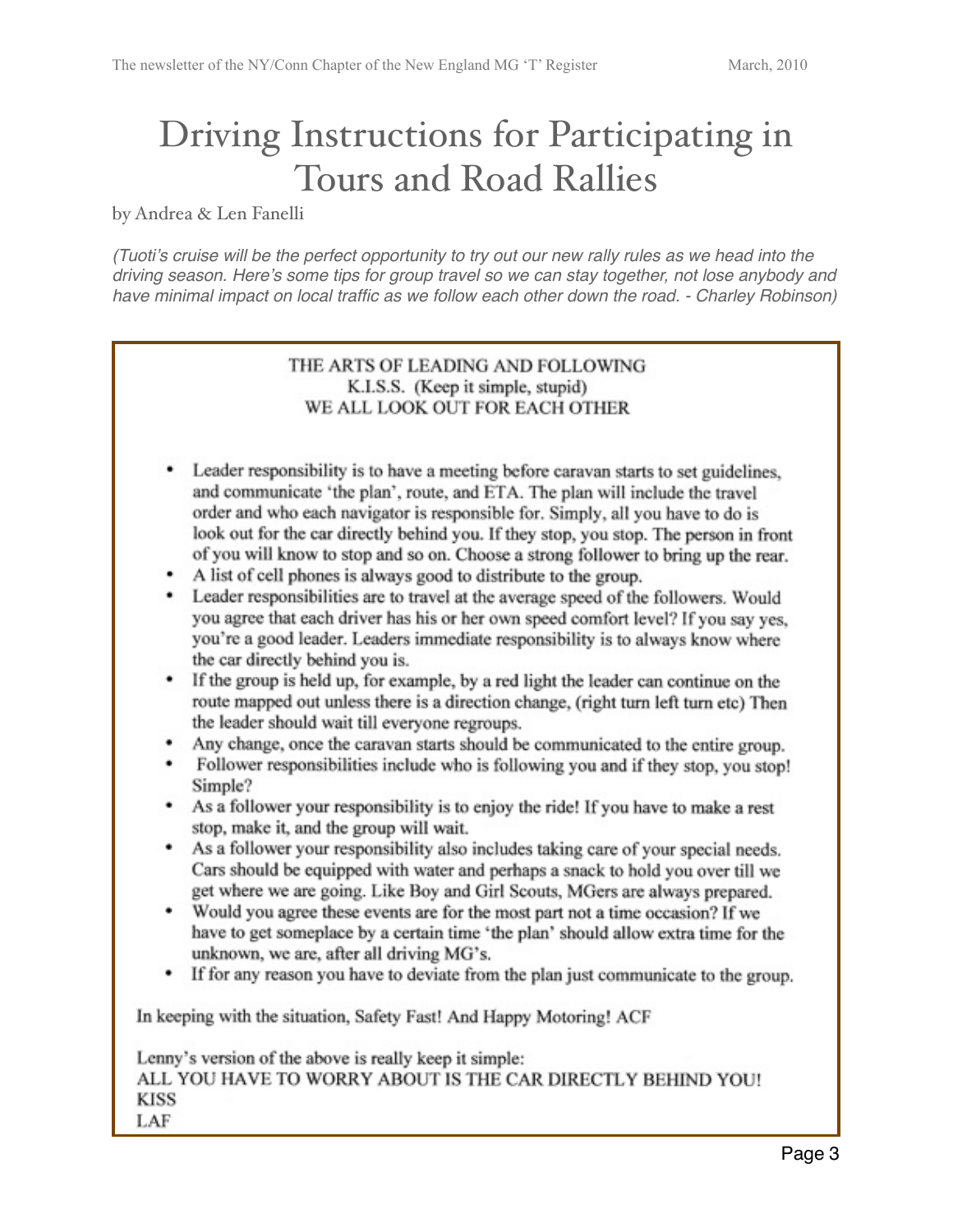

**FOR SALE:** 1954 MG TF 1500, XPEG/2353, HDC 46/8335, BHT Certif# 97/4340. Built De. 15 & 16, 1954. Original, all matching serial #'s, immaculately frame-off restored by "Augie" Auger in 2000. Featured at prestigious Greenwich Concours d'Elegance. 1st place 3-years in a row at Hildene. Ron & Llinda Evans, Clarendon, VT 802-345-4191; email: [artontheriverstudio@yahoo.com](mailto:artontheriverstudio@yahoo.com)" " **\$28,000**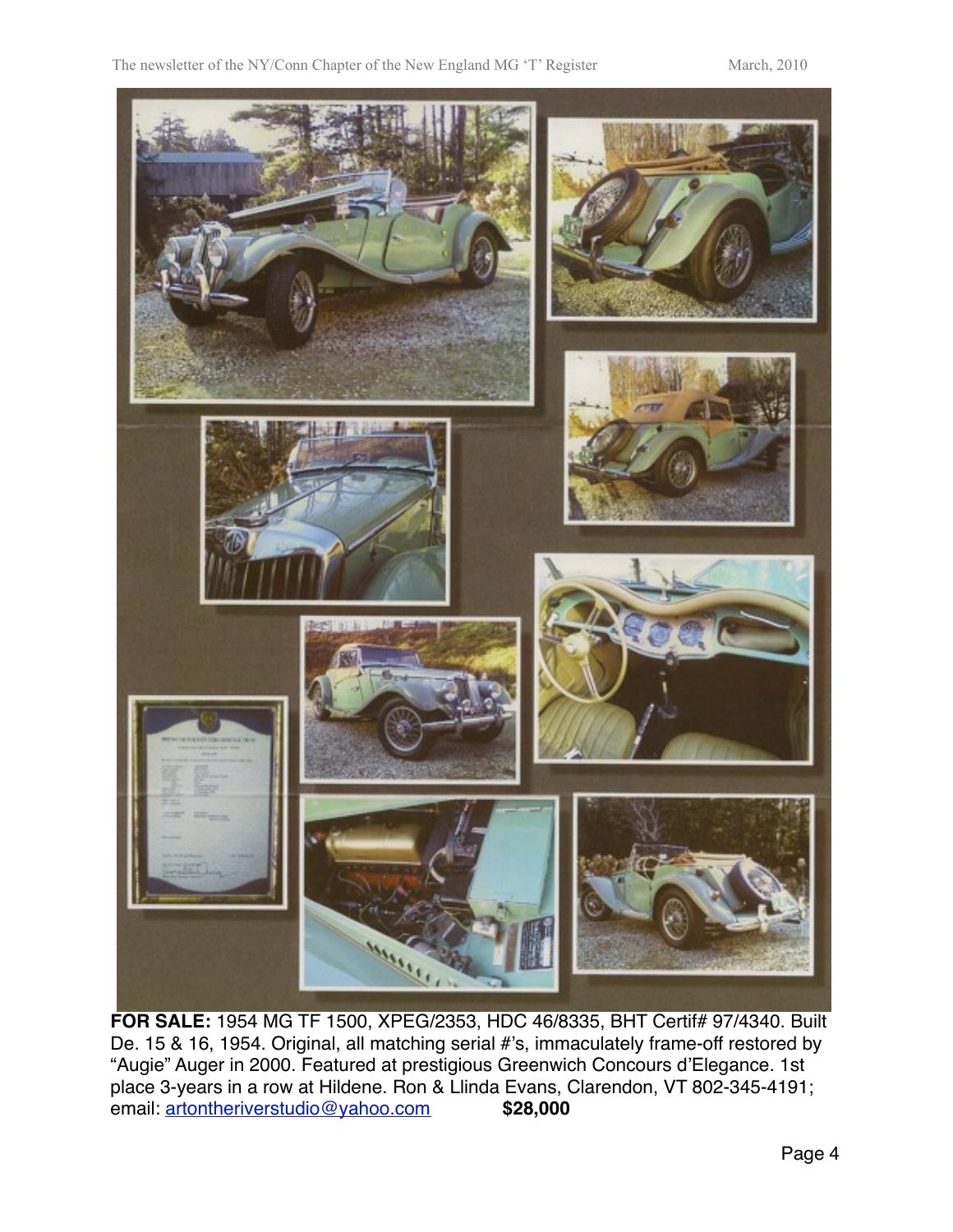## **The Trans-Am .... a Classic Challenge**

### **From Coast to Coast across America and on to Alaska**

#### **9th May - 12th June 2012**

The Trans-Am is an exciting and challenging rally from sea to shining sea, through the spectacular sights of the 'land of the free and the home of the brave'.

Your journey from New York, on the east coast of the USA, to the furthest flung point of Alaska in the 50th State will take you through some of the best and most spectacular scenery and roads that both the United States and Canada has to offer in the company of fellow enthusiasts.

This event is designed for both Vintage and Classic Cars from a team with over 65 international events under their belt.



#### **Route Options**

There are two Legs to the Trans-Am Classic Challenge.

Participants can sign up for either Leg as a separate event or or take on the ultimate challenge and complete the entire journey by completing both Legs.

Alaska

Leg One flags away from New York and, after a journey that takes us through nineteen States, the first Leg finishes twenty two days later in Vancouver, Britsh Columbia. Alternatively you might join the event in Vancouver for the start of the second Leg that finishes eleven days later in Anchorage, Alaska >> **[Read more ...](http://www.endurorally.com/transam/route.html)**

With no night driving, a simple tulip road-book with the added backup of GPS waypoints, straightforward navigation and optional competitive sections this event should appeal to both Novice and experienced crews of all ages.

#### **Eligible Vehicles**

The Trans-Am Challenge has two vehicle categories... Vintageant for cars up to 1941 with classes based on engine size and a Classic Category for cars up to 1975 model types. Cars of a later date, but unchanged mechanical specification, will be considered at the organiser's discretion. Particpants may also choose from either Sporting and Touring route options. There is information about this and much more on the Question and Answer page >> **[Read more ...](http://www.endurorally.com/transam/faq.html)**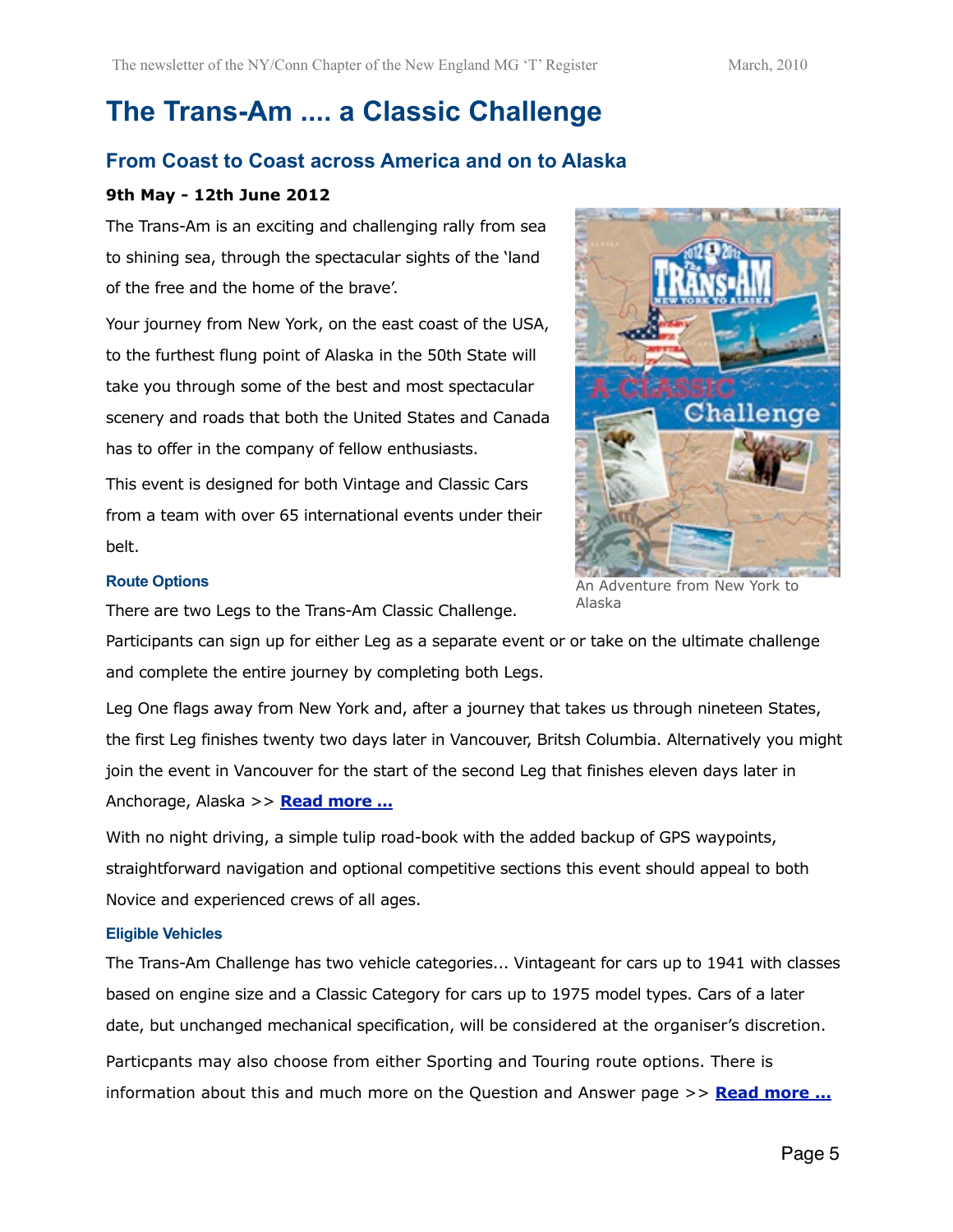#### **Lucas Joke of the Month**

Alexander Graham Bell invented the Telephone. Thomas Edison invented the Light Bulb. Joseph Lucas invented the Short Circuit.



#### *TECH TIPS from the Little British Car Company - [www.lbcarco.com](http://www.lbcarco.com)*

#### *Lucas Connector Cleaning*

#### *Tech Tip from Kurt Bickel.*

While trying to resolve an electrical problem I found that a 17-cal. gun-cleaning brush fits nicely into the electrical connector to clean out the corrosion. This followed by some dielectric grease should keep these connection operational for some time.



Cartoon from *The eChatter*, Official Publication of the Emerald Necklace M.G. Register, Inc.; Vol 29, Issue 10, October, 2009. [www.mgcleveland.com](http://www.mgcleveland.com)

### *Topping Up Your Lever Shocks?*

*Tech Tip from Terry Frisch.*

This is really two tips in one, in trying to fill the front shocks on my MGA with oil I realized very quickly that it was going to be a very messy job. First problem was trying to get the correct sized funnel to fit the opening. Then I remembered that I had an old style oil can with a long narrow spout that you tip up and use your thumb pressure on the bottom, it worked perfectly. But----I could see that air was trapped and took a very long time to bubble up. I solved this problem by inserting a red plastic tube that comes with the WD40 oil spray can into the shock as I filled it, it allowed the air to escape and the shock was filled very quickly.

#### **Following tips from** *The eChatter***,**

Official Publication of the Emerald Necklace M.G. Register, Inc.; Vol 29, Issue 10, October, 2009. [www.mgcleveland.com](http://www.mgcleveland.com)

#### *Nuts and Bolts, Get a Grip*

*From Eric Welty. -*

Surely somebody else has thought of this, but: ever try and attach a nut to a bolt where you can't hold on to both at the same time and don't have a helper? Find the strongest magnet you can and lay it on the bolt head,

it will hold the bolt against anything iron/steel, and the best part is, especially if your working against gravity, it will hold the washers for you while you get the nut started.Worked like a charm while I was underneath the new metal floors on the "B"!

#### *Installing or Working on a Harness? From Clive Reddin. -*

Here is a tip for those working on a car that needs electrical work.......Some of us get cars that need electrical harness/system work. Instead of buying a 12 volt car battery I used a 6 volt lantern battery. This provided enough electrical power that I could test continuity of wires and connections. I suppose one could add a second in series for 12 volt. Naturally, one can't start the car as the batteries don't have near enough amps to start anything! Saves shelling out for a car battery for a car that may not be on the road in a while.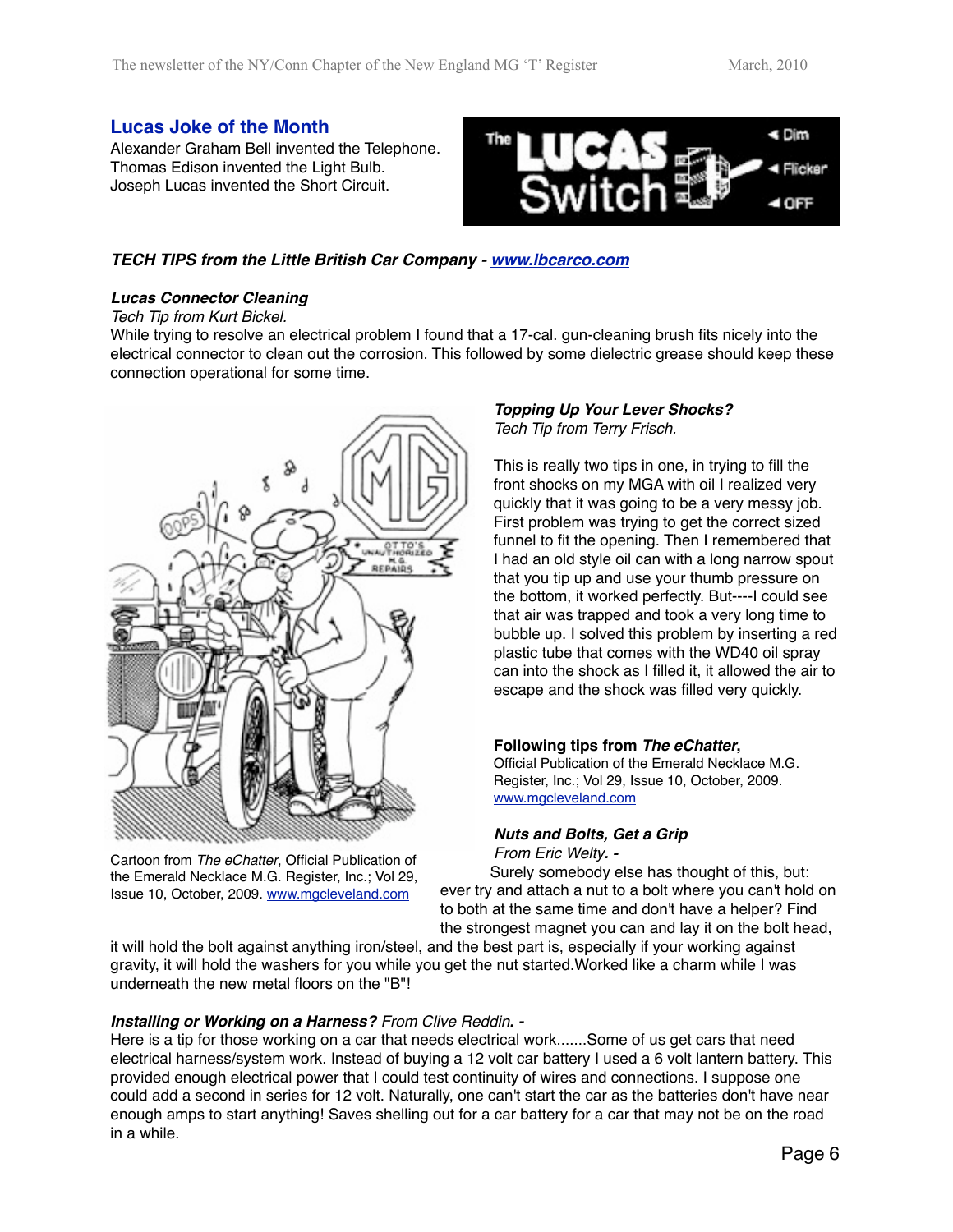## Moss Motors Press Releases: Ethanol in Gasoline and what it means to you

Based on comments and questions we are getting from all over the world, many of us are already using gasoline that contains 5% or 10% (or more) ethanol. Ethanol is an alcohol, made from corn or grains, that is added to oxygenate gasoline. It is a replacement for the MTBE which is no longer being used. Gasoline with ethanol is called E10, E85, corn fuel, alcohol fuel and reformulated or renewable fuel. For the purpose of this document, we will refer to a gasoline-ethanol blend as E-10 fuel. There is a great deal of information out there, some good, some bad, and it is very hard to come to grips with the facts. We are going to try and present the best information we have on ethanol and what effects it may have on your vehicle.

#### **WHY SHOULD I BE**

**CONCERNED**? There will be more problems for the owners of Classic British cars, because, unlike more modern vehicles, the older gas tanks are vented to the atmosphere. Moisture from the air has always been an issue for us ö how many of you have had to deal with a rusty gas tank? Aside from the problems reported with ethanol attacking fuel system components, most of the problems we are having with ethanol are really problems with water.

**Ethanol and Water** Ethanol absorbs water from the atmosphere. Gasoline with 10% ethanol can absorb 50 times as much water as gasoline without alcohol. At 70° F, gasoline without ethanol will hold water at a concentration of about 150 parts per million (PPM). Gasoline with 10%20ethanol will hold between 6,000 and 7,000 PPM. If the ethanol and the water remain mixed with the gasoline, they will pass through the fuel system and they will be burned or converted to steam in the engine.

**Phase Separation** The ethanol will continue to absorb water from the atmosphere only up to a point. With 10% ethanol, when the water reaches 0.5% (3.8 teaspoons per gallon), phase separation will occur. Phase separation is the term used to describe the formation of distinct layers, with a thicker layer of gasoline mixed with a little ethanol on top, and a thinner layer of water and more ethanol on the bottom. The lower layer can have as much as 75% ethanol in it. This process is unavoidable, and it can also be triggered by a drop in temperature.

#### **PHASE SEPARATION RELATED PROBLEMS:**

**Shelf Life** A gasoline-ethanol mix will absorb water until it reaches a concentration that triggers the phase separation. E-10 gasoline has a 90 day shelf life when kept in a sealed tank. At about 100 days, even in a sealed tank, it may have absorbed enough water to begin to separate. With a vented gas tank, there will be significant amounts of water in the tank in 30 to 45 days. With 10% ethanol blends, it is suggested that you replace the fuel in the tank on a 2 to 4 week cycle.

**Octane** When gasoline and ethanol are mixed, the octane rating achieved is due partly to the ethanol. When phase separation occurs, the octane rating of the fuel can drop by as



much as 3 points, and there is an increased risk of detonation, knocking or pinging.

**Rough Running (or stalling)** 

Because the water-ethanol mix is at the bottom of the tank, the fuel pump may pick up a slug of this mixture, and the engine will run very poorly or perhaps die.

**Corrosion and Rust** Water in contact with the bottom of the fuel tank and inside the fuel lines will cause rust, and that in turn will tend to clog fuel filters and lines.

**Ethanol and its Effect on Normal Engine Operation**  Mixture: Ethanol blends will affect the air/ fuel ratio because of the additional oxygen molecules within the ethanolÕs chemical structure.

**Vapor Lock** Probability of vapor lock or hot restart problems will be increased because the vapor pressure of the gasoline with ethanol will be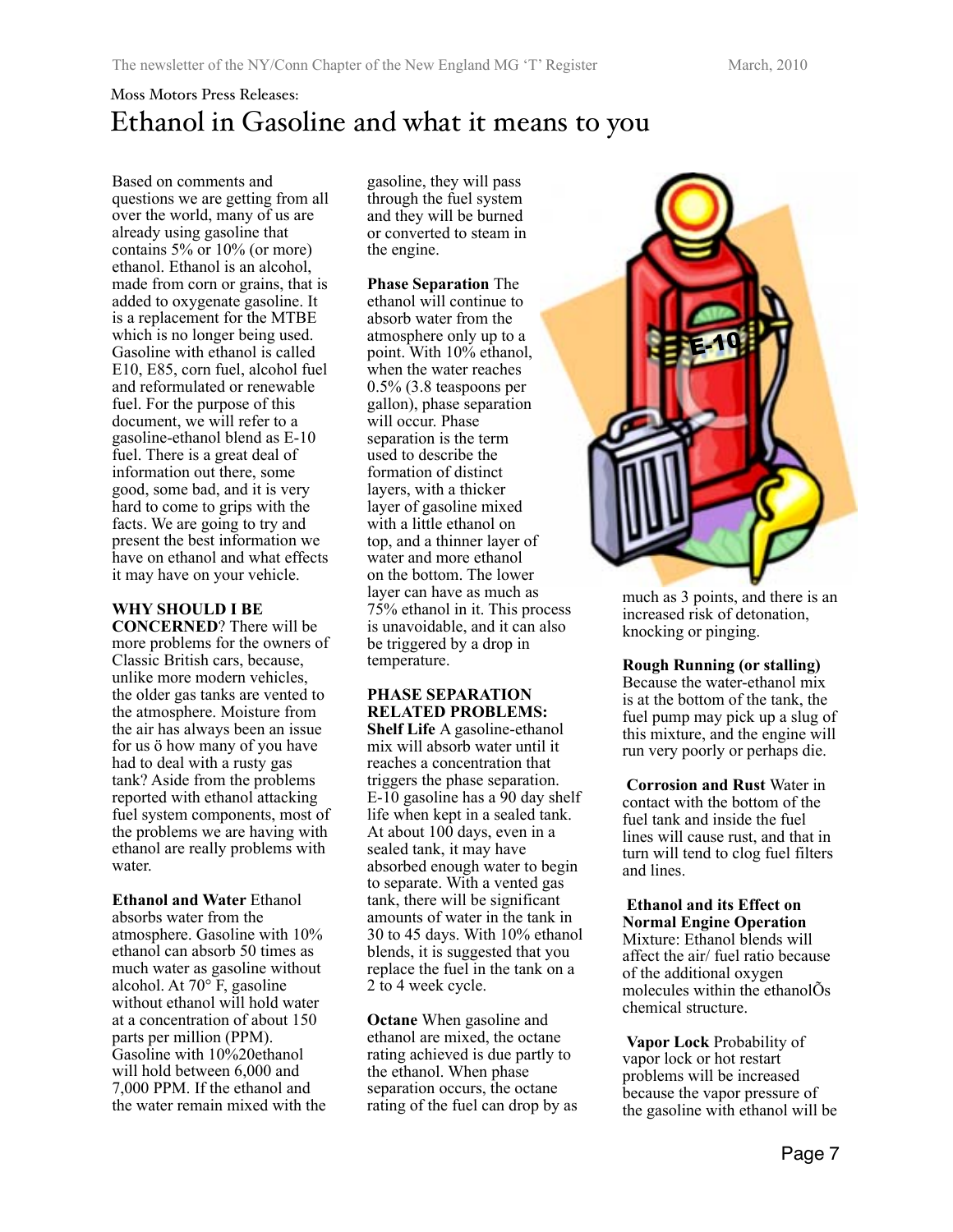greater (if the base fuel is not chemically adjusted).

**Corrosion and Rust** Various studies seem to indicate that fuel with up to 10% ethanol do not increase rust and corrosion under normal conditions. However, see notes under phase separation above.

#### **SPECIFIC ISSUES FOR BRITISH CARS OWNERS**

Ethanol can react with materials that were impervious to gasoline. ItÕs about age Engines and fuel systems designed after 1996 should be able to tolerate ethanol blends up to 10%, but systems and components designed before that will have problems.

**Seals** Seals may shrink, swell, or deteriorate depending on the material that are made from.

**Fuel Tanks** Tanks (and fuel lines) in use for years will have deposits that may be loosened by ethanol, and the loose debris may clog fuel filters or cause the needle and seat to stick open, causing flooding.

**Hoses** Some rubber hoses will dry-out or deteriorate when exposed to gasoline/ethanol mixtures. Presumably, more problems will arise as the percentage of ethanol increases.

**Float valves with plastic needles** Lawrie Alexander reports that in some cases it has been necessary to shave a few thousandths off the four vanes of the plastic needles, allowing them to ride smoothly inside the brass tubes. Alternately, use allbrass needles & seats

**Viton tipped needles** All the testing we have done indicates that DuPont Viton is inert when exposed to denatured alcohol. We have not checked to see

what happens when exposed to grain alcohol.

**Fuel Pumps** If the diaphragm is rubber, there may be problems, but in general we are not aware of any problems linked specifically to ethanol.

**Gaskets** Ethanol may attack the rubber in rubber/cork composite gaskets. This may be more of a problem as the amount of ethanol in gasoline increases. Fiber washers & gaskets are apparently not affected.

#### **Aluminum, aluminum alloys**

Ethanol does not seem to pose a threat to aluminum when it is 10% or less of the gas alcohol mixture. At 25%, it will attack the aluminum.

**Floats in carburetors** The TR 4-4A Zenith-Stromberg floats that were made of foam covered with a skin may deteriorate when exposed to ethanol. Other plastic floats (like those used by SU) may be affected.

#### **PRECAUTIONS TO TAKE TO AVOID PROBLEMS**

If you use an ethanol blend, try to run your engine on clean, fresh fuel. Think about shelf life. Keep the tank as full as practical to minimize the amount of air and moisture in the tank If you have a sealed fuel system (not vented), make sure it is truly sealed. Keep engine parts well lubricated to counteract the solvent effect of ethanol. Check the gasoline in your tank for water contamination/phase separation. Properly discard any fuel that appears to have gone bad. Resist the temptation to use bad gas in other small gaspowered equipment. Keep your engine tuned and stick to the factory recommended maintenance schedule. Consider buying gasoline with a higher octane to be certain that you will always be running your engine

on the minimum octane necessary for good performance. Consider fuel additives that will counteract the problems caused by the ethanol and water it absorbs.

**SO WHAT ELSE CAN YOU DO?** We will talk about normal week-to-week operation, and deal with winterizing separately.

**First thing you need to do is to determine if you have water in the tank.** Because water will collect at the bottom of the tank, loosening the drain plug a little may allow you to capture a small sample in a metal container. You may be able to detect the presence of water or a water-ethanol mixture. You can also use a test kit. Moss Part Number: 220-362 Water Probe Indicator. The 220-362 Water Probe Indicator will detect the presence of water in your gas tank. You will need to determine if you can pass a dip stick through the filler neck all the way to the bottom of the gas tank. Simply apply the Water Probe detector on the dip stick, which turns red to show the exact level of water in your fuel tank.

**What you do next will depend on what you discover.** If you do find water in the tank, please refer to the section below.. Most of us don't drive our British cars on a daily basis. The relatively short shelf-life of 30-45 days in a vented tank, or 90 days in a non-vented tank is an obvious concern. With the price of a gallon of gas being what it is, the thought of draining the tank every 45 days (vented tank) or 90 days (non-vented tank) is not something to look forward to, never mind the challenge of disposing of the fuel properly. By adding a stabilizer to the fuel, we can delay the phase separation that will eventually occur. This increases the shelf